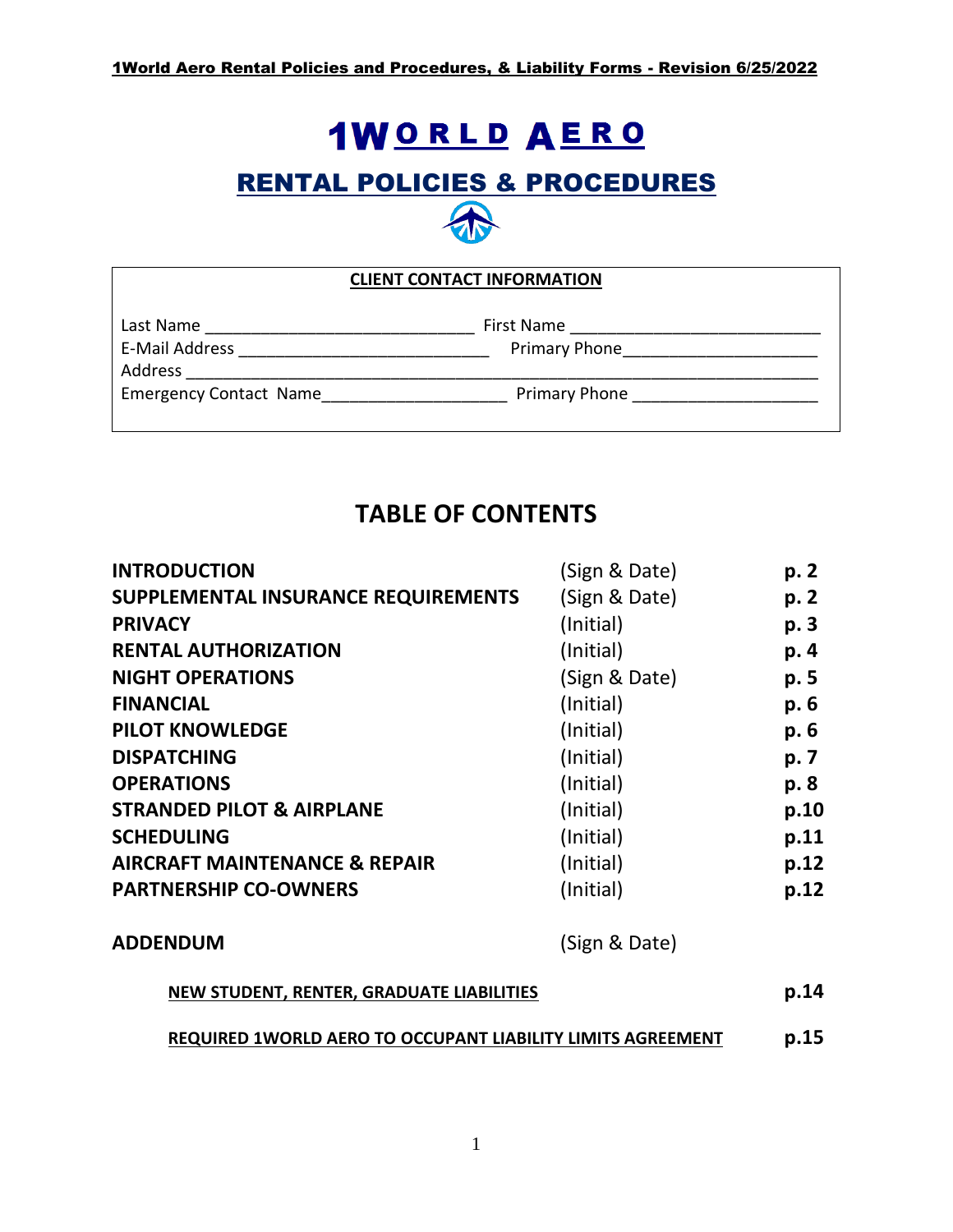#### **INTRODUCTION**

**General Operating Safety -** Company renters must follow all applicable federal, state, and local government laws when using any fleet aircraft, and must operate in full compliance with 1World Aero's insurance policy.No renter shall operate any aircraft in an unsafe manner, operate an unairworthy airplane, nor cause hazard or damage to any aircraft, person, nor property. Failure to exercise due diligence may result in termination of rental privileges and pursuit for damages, including company fixed costs and lost revenues during required repair times. All renters are responsible for protecting company assets from unnecessary wear and tear.

**Insurance Coverage** - Renters are responsible for any uninsured damages to the aircraft including deductibles while they are acting either as Pilot Flying or Pilot in Command, and must carry Non-Owned Aircraft Insurance to cover deductibles and passenger liabilities.

**Applicability** - A signed and initialed copy of this Rental Agreement must be provided to 1World Aero prior to commencing flight training, aircraft checkout, or private rental. A copy of this Agreement is always posted on 1WorldAero.com

**Agreement Term & Validity -** Renters shall be responsible for future updates and changes to this document so long as the most current version is posted on 1WorldAero.com and notification of a new version has been posted on the 1World Aero Flight Schedule Pro message board. Renters shall be responsible for such future changes so long as they have signed a rental agreement with 1World Aero at some point in time. Continued rental of a 1World Aero fleet aircraft shall evidence consent to the changes.

By signing or initialing each section of this document, the undersigned acknowledges that the opportunity to consult legal counsel about this document has been provided, and that they have read and understand the terms, contractual nature, and legal significance of this document, and execute these Consents and Releases voluntarily.

**Client Name, Signature, & Date:**

#### **SUPPLEMENTAL INSURANCE REQUIREMENTS**

Clients renting or taking lessons in 1World Aero aircraft are covered by the company's fleet insurance policy up to \$100,000 per person per occurrence in liability coverage, as well as a small \$5,000 Triage coverage for ambulance services. Staff covered under required worker's compensation policy are only covered to the same \$100,000 per accident occurrence limit.

In the event of a serious injury, the \$100,000 liability limit could easily be exceeded by a victim's costs for post-accident treatment and care. In such cases an individual's own private health insurance should be tasked with additionally addressing the costs of one's injuries. 1World Aero strongly discourages anyone, including passengers, who is/are not in possession of private health insurance from boarding or operating a fleet airplane. *1World Aero strongly discourages any parent, guardian,*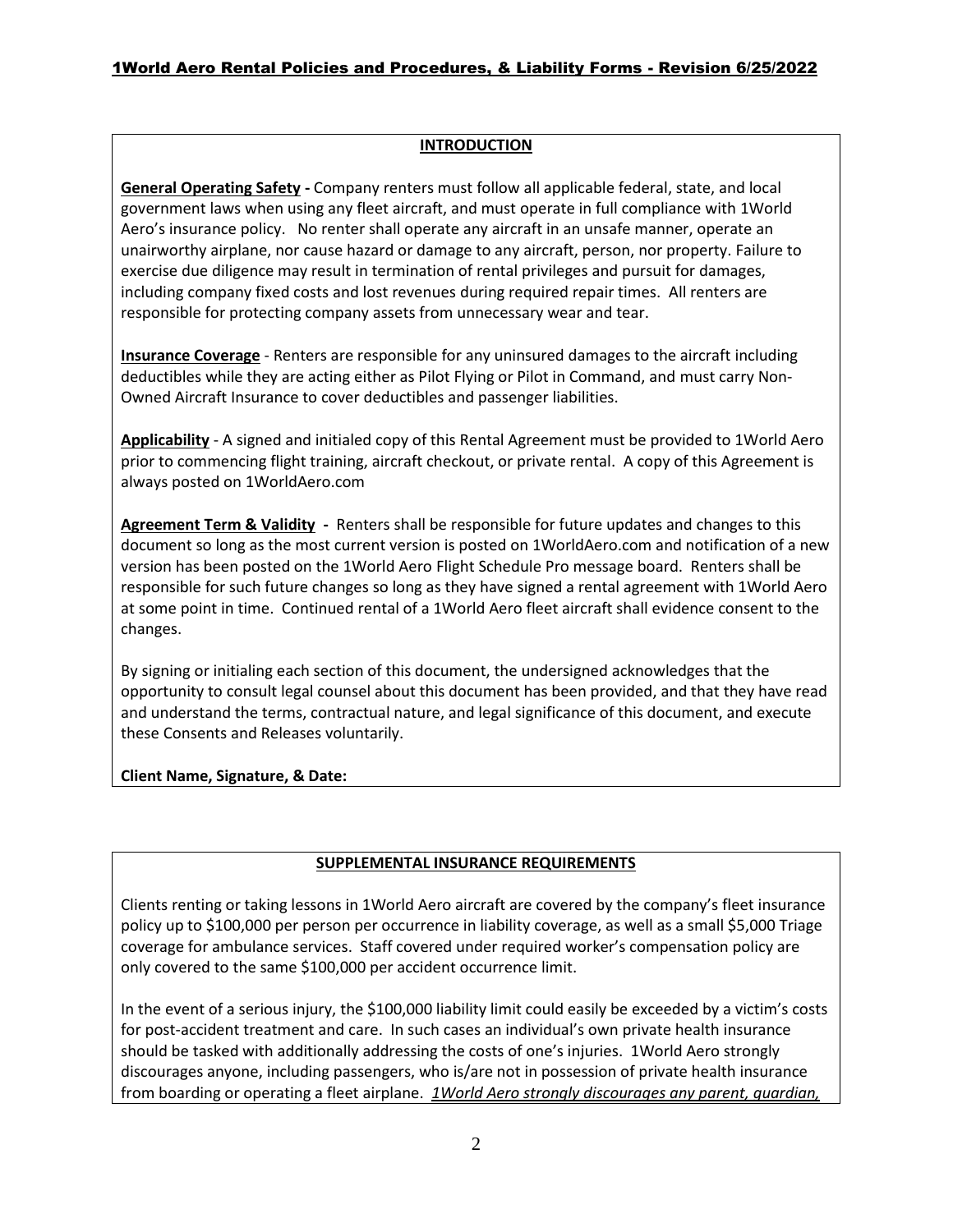#### 1World Aero Rental Policies and Procedures, & Liability Forms - Revision 6/25/2022

*head of household, or breadwinner from boarding a Company Aircraft without active Health Insurance or Life Insurance/AD&D coverage that is free of small aircraft accident exclusions.* Clients waive the ability to hold 1World Aero liable except within the limits of the active company Commercial Aviation Insurance Coverage. Renters agree that they must notify all adult passengers of said recommendation to hold supplemental coverages.

Further, all (Student through ATP) renters of 1World Aero aircraft must show proof of coverage by an active Aviation Rental Insurance policy prior to operating as PIC. *To operate as PIC, all aircraft renter and student pilots must carry non-owned aircraft Renter's insurance policy with at least \$250,000 of liability coverage per aircraft occupant, as well as \$10,000 of Hull Coverage to address deductibles.*

With the exception of FAA-Approved 91.147 Air Tour flights no Passenger may be boarded unless the Pilot In Command holds an above-mentioned Rental Insurance Policy. Only the Company CFI and the Learner are otherwise covered when both are on board.

Pilots operating our fleet Multi-engine airplane will need a separate and distinct Rental Policy additional to the basic Single-Engine coverage.

Operations without Rental Insurance are surcharged and are not counted towards any company discounts for monthly total times exceeding 2 hours.

**Client Name, Signature, & Date:**

#### **PRIVACY**

**Documentation** - Clients agree to provide original copies for inspection of either a valid driver's license and US Birth Certificate or valid US Passport for TSA compliance purposes. Clients agree to provide copies of current Medical Certificate, FAA Pilot Certificate, Rental Insurance Declaration, Last page of pilot logbook, and Aircraft Check Out Packet prior to obtaining rental privileges:

**Scheduler Access and Cyber Security -** All clients agree that they will allow 1World Aero to store Driver's License, Date of Birth, and FAA Certificate, Passport or Birth Certificate control numbers in the Company Document Portal offered by Flight Schedule Pro. Clients shall hold 1World Aero harmless for any deficiency in Flight Schedule Pro cyber security which might occur.

All clients and staff agree to actively police any community computers and disconnect Flight Schedule Pro accounts when that computer is left unattended at any time.

**Health and Wellness** Clients shall follow best Practices established by the United States Center for Disease Control. As such the Company reserves the right to require confirmation of vaccination status and may limit access to facilities based on such status.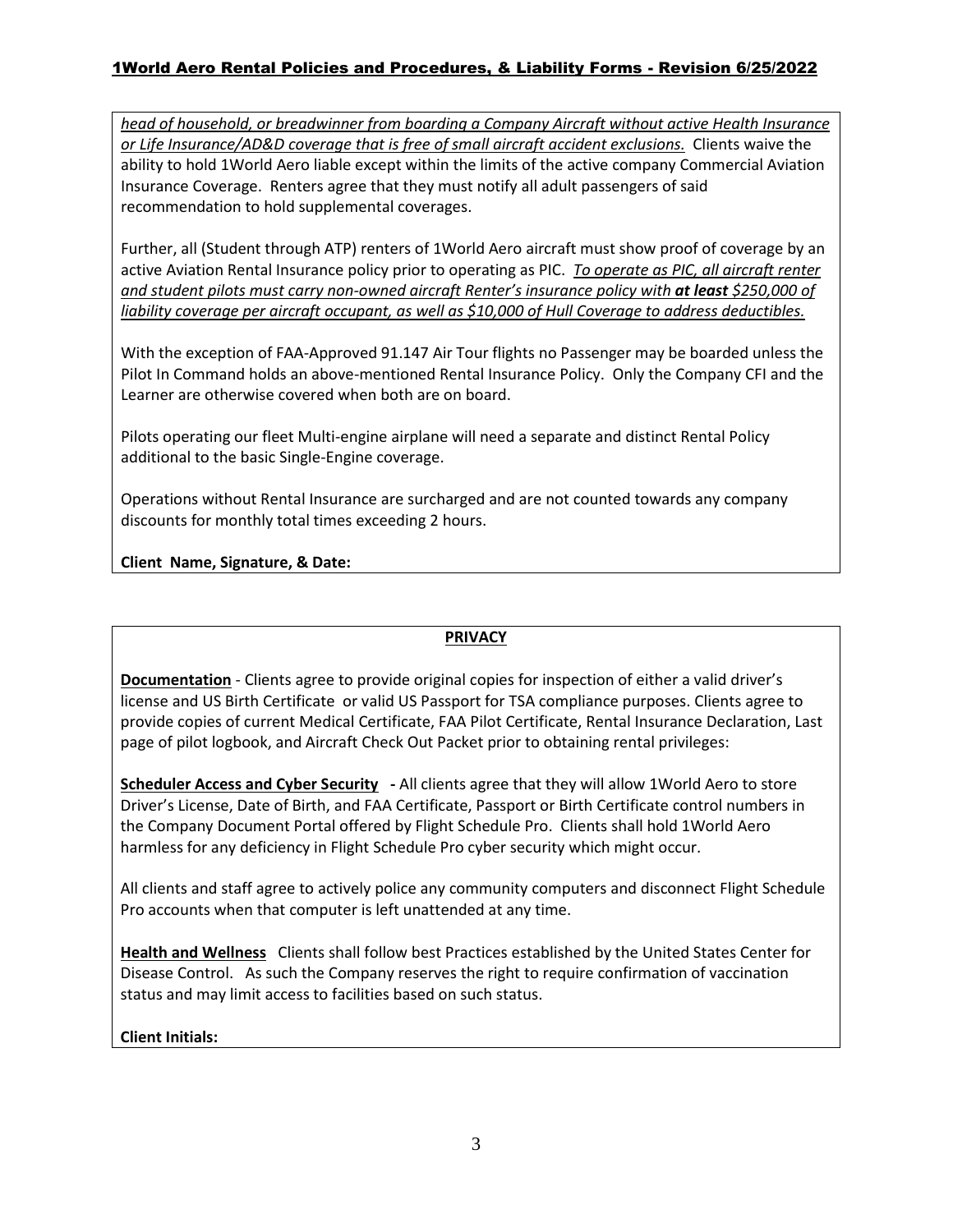#### **RENTAL AUTHORIZATION**

**Flight Training and Citizenship Requirements -** Any individual seeking to begin training for the Private Pilot Certificate, and or Instrument, and or Multi-engine ratings must first provide a valid United States Passport, or a combination of a valid driver's license and Birth Certificate issued by one of the 50 United States or its territories and thereby prove United States Citizenship. If unable to provide proof of being a United States Citizen, then such prospective candidate shall first register and obtain authorization to train from the Transportation Security Administration's Alien Flight Student Program.

**Aircraft Check Out -** Each renter must receive training and a pilot logbook sign off from an approved 1World Aero Flight Instructor, before operating that aircraft as PIC. A Check Out Syllabus Page is Located at the end of the Dispatch Authorization Guide to be Printed, Initialed & Dated by the CFI completing the Checkout.

**Currency -** 1World Aero may require inspection of any renter's logbook to prove FAA or company required currency in fleet aircraft prior to any rental operation.Renter Currency is explicitly governed by the Dispatch Authorization Guide. Renters may self-dispatch so long as weather conditions do not exceed the auto-dispatch limitations established for them by the Dispatch Authorization Guide posted on 1WorldAero.com. If weather limitations have been exceeded, a written authorization by 1World Aero must be received by text messaging or email.

**Proficiency –** Currency is maintained by active required participation in the 1World Aero Personal Proficiency Program. Renters should refer to the Dispatch Authorization Guide for details. Instructor's will use professional discretion within the program framework and mentorship to ensure that renters are indeed proficient, and develop skills beyond mere currency. Renter personal objectives are factored into the program.

**Annual Proficiency Checks & BFRs -** Every 12 months each renter pilot must perform an Annual Proficiency Check, with an approved 1World Aero instructor. Requirements for the Proficiency Check are addressed in the Dispatch Authorization Guide's Personal Proficiency Program. A copy of their logbook activity for the preceding 12 calendar months for 1World Aero records will be provided during the Annual Proficiency Check.

**Night Currency for CPL Time Building** – Renters must receive separate training and pilot logbook sign off from an approved 1World Aero Flight Instructor, in order to act as PIC at night.

**IFR Currency -** Instrument certificated renter pilots must have satisfactorily demonstrated instrument approaches to an approved 1World Aero instrument flight instructor as established by the Dispatch Authorization Guide in order to act as PIC in a fleet airplane.

**Client Initials:** *Section continues next page.*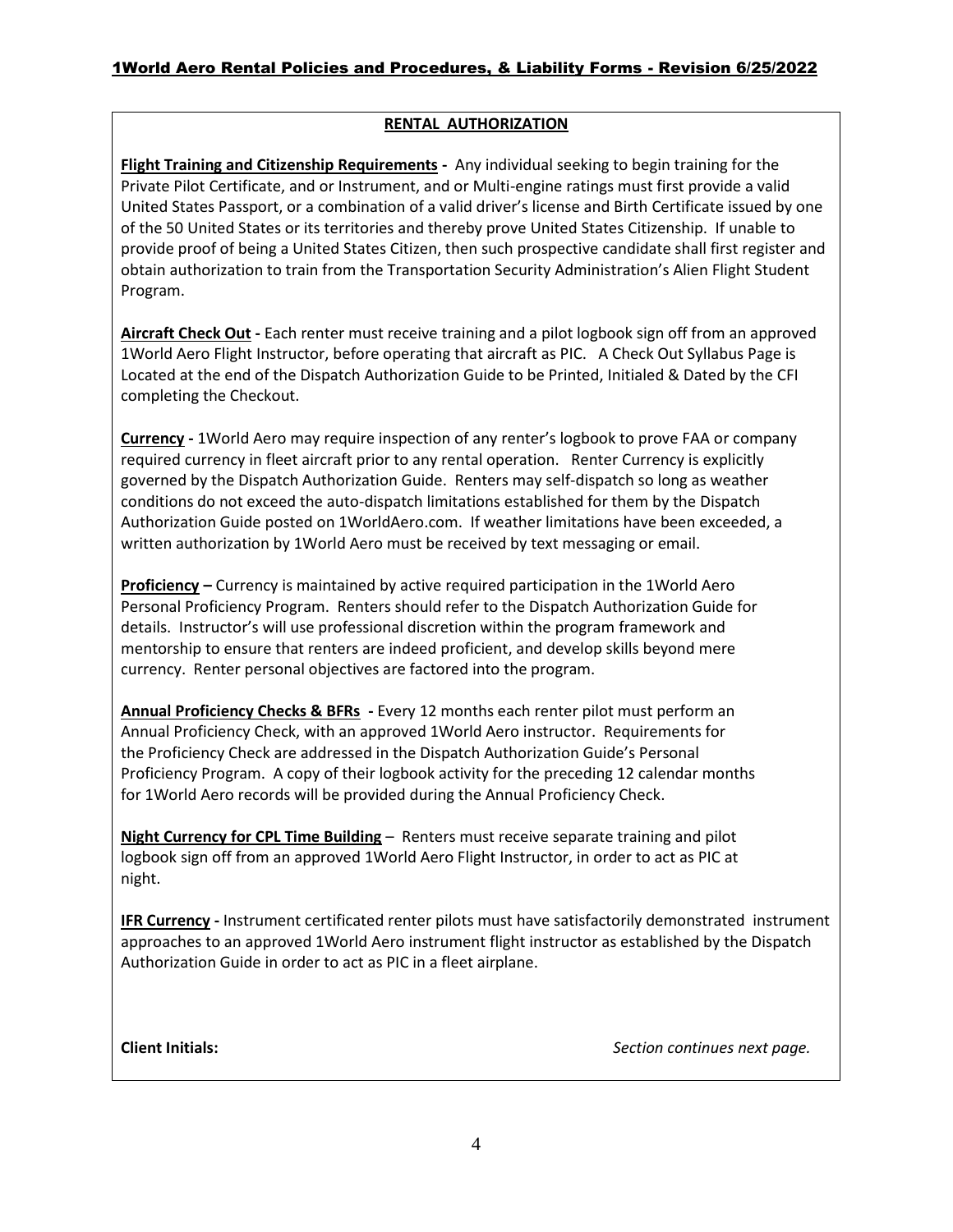#### **RENTAL AUTHORIZATION continued**

**IFR Operational Limitations -** Instrument Flight Dispatch and currency is exclusively controlled by the 1World Aero Dispatch Authorization Guide posted online and in the 1World Aero office. The Guide establishes the minimum ceilings that must be forecast and reported to depart, as well as those minimums required to attempt an instrument approach. The minimums are adjusted for pilot experience, number of pilots on board, and equipment.

To qualify for two pilot IFR operations, both pilots must independently be instrument current as single PIC consistent with 1World Aero's Dispatch Authorization Guide. Only the 1World Aero instrumentcurrent pilot may manipulate the controls, and shall do so from the left side.

**Client Initials:** 

#### **NIGHT OPERATIONS**

Night rental operations dispatched other than for PPL and CPL license requirements, or minimum night currency requirements in the local traffic pattern, are strongly discouraged. We strongly encourage rated pilots who wish to fly at night to obtain a multi-engine rating given: 1) the limited ability to maintain situational awareness and complete a successful forced landing in low light conditions, 2) the inability to guarantee safe single engine piston operations, and 3) the diminished ability to see and avoid wildlife. Therefore:

#### **Single Engine Aircraft**

Company single engine training and currency flights 30 minutes after Sunset to 30 minutes prior Sunrise are limited to October  $15<sup>th</sup>$  to March  $15<sup>th</sup>$ , during which time the days are shorter, snow cover which enables night vision is more likely to be present on the ground regionally, and during which time Deer are less likely to be active. Clients absolve 1World Aero of, and assume, any and all liabilities in the event of any night accident or incident occurring for any reason unless that flight is in pursuance of an FAA PPL or CPL certification requirement, or for Company CFI's or Tour Pilots, if occurring on a Night Currency Flight at KFME specifically approved by 1World Aero.

#### **All Fleet Aircraft**

Other than at home base KFME from October 15<sup>th</sup> to March 15<sup>th</sup>, Night Operations are not permitted at airports remarked by the AFD/Chart Supplement to have "Deer on Taxiways and Runways."

The PIC must be Instrument Rated due the difficulty seeing and avoiding IMC in darkness. Further, all night flights must be on an IFR Flight Plan, or on a VFR SAR Flight Plan with Flight Following. Pilots operating at night must be night current consistent with the Dispatch Authorization Guide.

**Client Initials :** *Section continues next page.*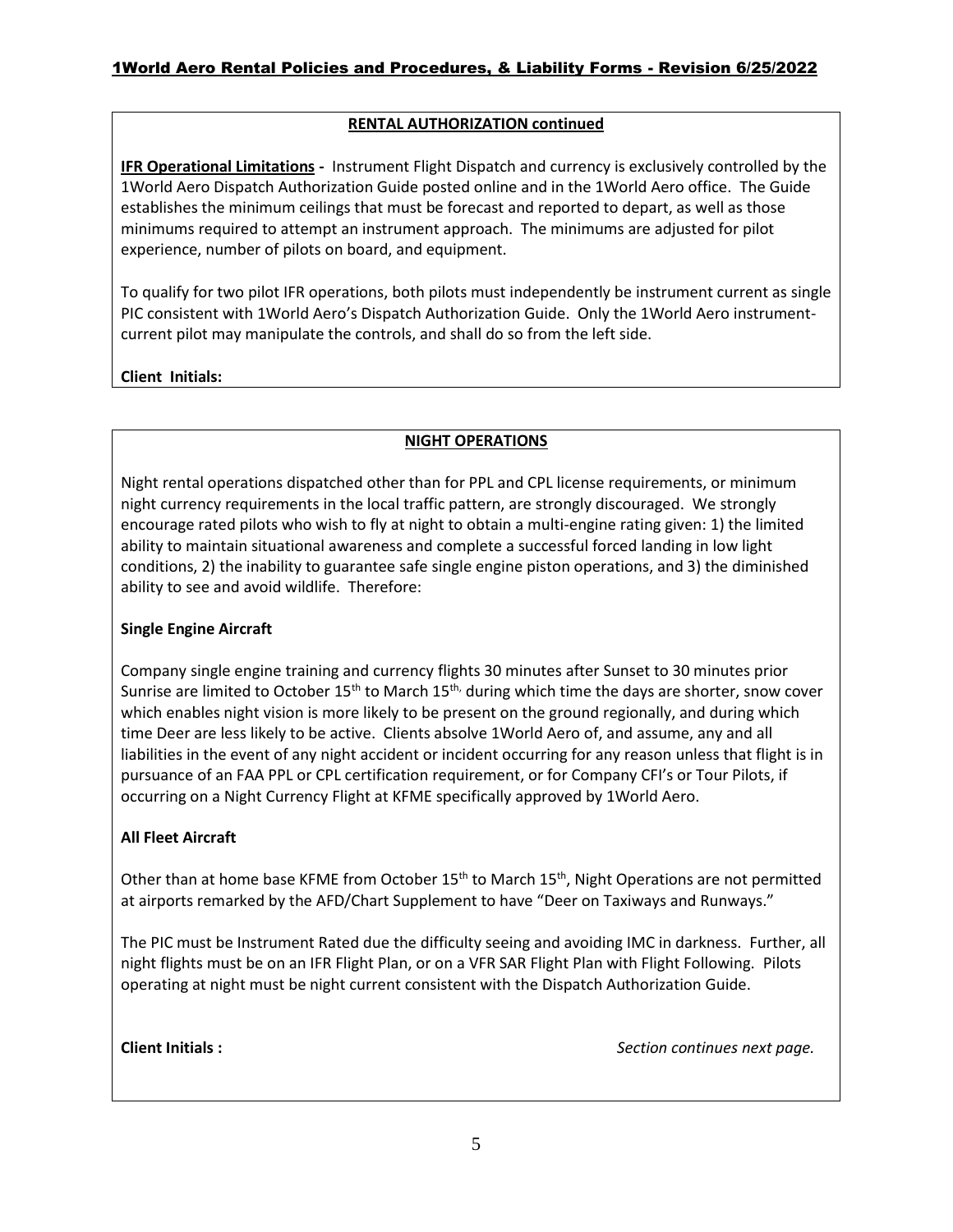#### **NIGHT OPERATIONS Continued**

A 100 AGL Low Pass must be performed at KFME when arriving later than 15 minutes after Sunset. An associated 1,400 foot ceiling is thus required. Taxi onto the departure runway, minimum roll along the anticipated take off run distance, and exit of the runway must be performed prior to departure during this time period unless immediately following another aircraft.

Outside of FME during the October  $15<sup>th</sup>$  to March  $15<sup>th</sup>$  Night Flight window, Clients acknowledge by signature below that the Pilot In Command shall be held liable and responsible in the event of a night wildlife runway strike for the greater of either: 1) reimbursing fixed insurance and tiedown costs, or 2) lost aircraft management revenue, income above DOC, and instructional revenue. These liabilities are based on the time taken to repair an aircraft damaged by wildlife while acting as PIC and multiplied by the average monthly usage over the 6 months preceding any such incident. This value is no less than \$1,000 a month, and may exceed \$3,000 monthly . This provision does not hold at airports that are not noted for deer or other wildlife activity in the AFD/Chart Supplement.

**Client Name, Signature, & Date:**

#### **FINANCIAL**

**Fueling -** Renters are expected to refuel the aircraft using their personal credit or debit card. The fuel purchase will be credited to the rental invoice.

Fuel purchases made at other airports will only be credited at the Tipton Airport fuel rate in effect at the time of the fueling when off site fuel is more expensive.

A copy of any fuel purchase invoice or receipt must be submitted within 90 days, and that invoice must clearly show the amount and cost of the fuel, the aircraft tail number, the date, and the place it was purchased. Fuel invoices over 90 days are not eligible for reimbursement.

1World Aero will not pay for de-fueling of an over-fueled airplane, nor will it guarantee a restricted fuel level to be ready at departure time. Renters should coordinate directly with the pilot of the preceeding scheduled flight, and that pilot should make a reasonable effort to honor such request.

#### **Billing Time -**

Aircraft are billed from engine start to engine shutdown, including taxi time to and from refueling. Flight time is billed by engine Hobbs time. For the purpose of recording time rented if the bottom of the last digit displayed on the Hobbs meter is not completely visible, when looking down at the display (at a maximum 45 degree angle), the renter must use the next higher number (round up).

**Client Initials :** *Section continues next page.*

**FINANCIAL Continued**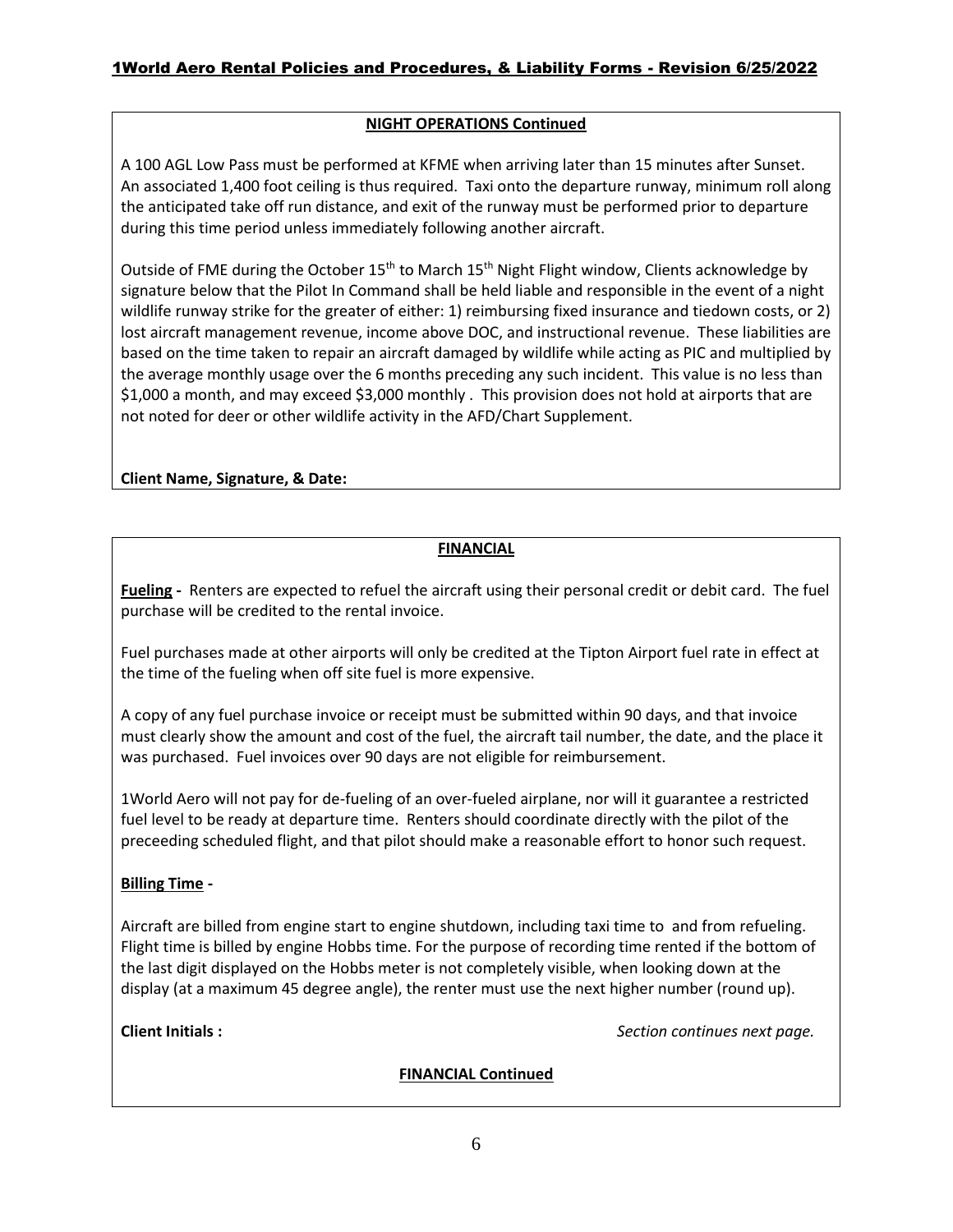#### 1World Aero Rental Policies and Procedures, & Liability Forms - Revision 6/25/2022

- Flight instruction is equivalent to aircraft billable time.
- Briefing and debriefing charges are billed for all time that is not able to be logged as instruction but that is spent in service of the furthering the lesson, including performing or supervising dispatching, briefing, fueling, postflight, providing consultation to the client, or waiting for a late or unprepared client.
- Ground instruction is billed from student's arrival time to time of billing, including logbook and paperwork, less unrelated distractions such as CFI telephone calls or interruptions by CFI.
- Ideally, Flight and Ground Instruction, Wait, and Briefing time should add up so that the time billed is equivalent to the time that has been blocked for the lesson.

Rates are subject to change and are considered in effect once posted on 1WorldAero.com.

**Cancellation Policy -** 1World Aero will allow one last minute cancellation of less than 48 hours for health, job, and family reasons, HOWEVER, afterwards an assessment of \$25 for each instructor and or airplane hour blocked on the schedule will be charged if cancellation notification is not provided with 24 hour notice.

**Funds Left on Account -** Funds left on account will be debited at a rate of \$25 per month after 90 days of account inactivity.

#### **Client Initials:**

#### **PILOT KNOWLEDGE**

**1WA Documents** – Renters are expected to have at least working knowledge and familiarity with company operating procedures as prescribed in company Cockpit Procedures Training Guides for each Make and Model in the company fleet, to include preflight and post flight, notes on company flows, and company profiles. Familiarity with the CPT Guides will be reinforced throughout training and recurrent instruction. Persistent evidence of lack of familiarity with the material will result in termination of rental privileges. Please understand that it can take time for company CFIs to effectively familiarize company practices. Clients who receive instruction that appears contrary to the CPT Guides must seek clarification from the Company and its Chief Pilot and will otherwise be held responsible for operating contrary to the Guides. Every 10 hours-15 hours, Private Pilot, Instrument, and Commercial Pilot learners should schedule with the Chief Pilot to confirm proper standardization. Rated Renters should follow the Personal Proficiency Program outlined in the Dispatch Authorization Guide for the same standardization purposes.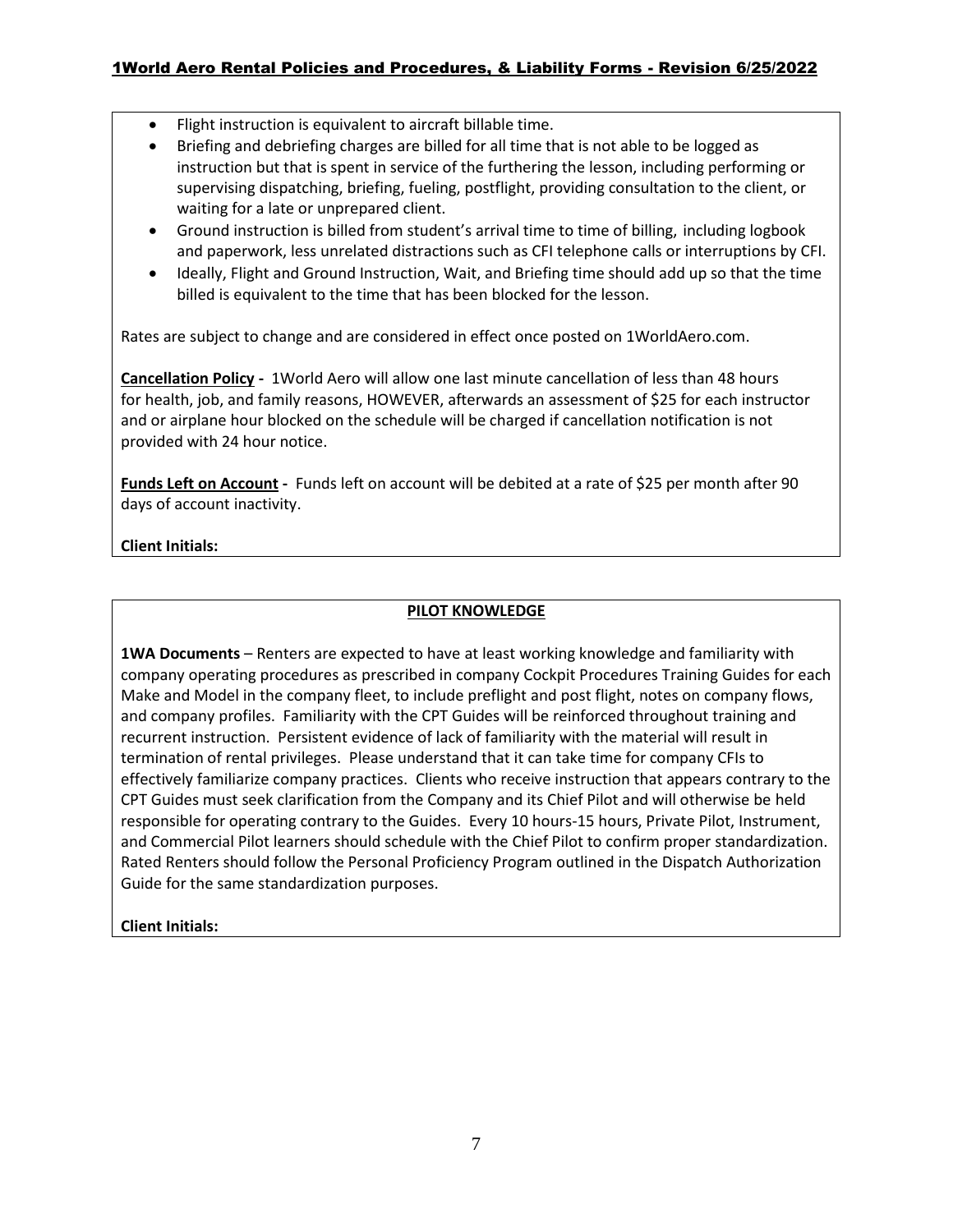#### **DISPATCHING**

**Dispatching -** 1World Aero shall have the final authority to refuse dispatch of any flight in its aircraft based on weather, mechanical, or proficiency concerns. Reservations must be made with 24 hour advance notice, or otherwise be approved by 1World Aero by text message in order to self-dispatch.

Aircraft keys will be maintained in the office in a marked dispatch binder, and shall be left with the key exposed and visible hanging out of the top of the binder spine.

**Check In -** Upon completion of the rental flight renters are required to Check In the aircraft via Flight Schedule Pro, create an invoice via the program, and settle the invoice using the office credit card machine. Fuel and Credit card receipts should be stapled to the "Receipt Staple Sheet" binder in the office with renter name and aircraft tail number. If leaving cash or a check, please make sure to slip it under the "Manager's" door.

**Flight Locating -** No flight will be made without Checking Out the aircraft via Flight Schedule Pro and making a reservation that indicates the pilot name, and airplane tail number, destination, and passenger names.Provide the following information in the Comments block of your reservation.

- Names of each passenger on board (not including instructor or renter names)
- Basic flight route.
- The return time and gate if not filing an SFRA or IFR flight plan: EXAMPLE: JACK A/JILL B, PALEO ESN PALEO, ETA FME 2115Z)

Text changes to the reported itinerary to 1World Aero if changes are made to the return leg of an overnight trip. Unless a contact person is monitoring your return time, a VFR Search and Rescue flight plan is encouraged for all VFR flights.

#### **Client Initials:**

#### **OPERATIONS**

**Prohibitions -** Entry or exit from the aircraft by renters, or their passengers, or party is prohibited whenever the engine is operating. Start up by hand prop and smoking in or near aircraft is also prohibited.

**Aircraft Documentation -** The aircraft Engine and Airframe Logbooks are located in the office, and cannot be removed from the office, except as needed for a mechanic recording maintenance work, for review by a flight examiner, or for a renter's rating check ride. The aircraft Airworthiness, Registration, and Airframe Manual must remain in the airplane. Each pilot must possess a paper or electronic copy of the operator's handbook for each model aircraft he or she intends to fly and have such handbook available when flight planning.

**Client Initials :** *Section continues next page.*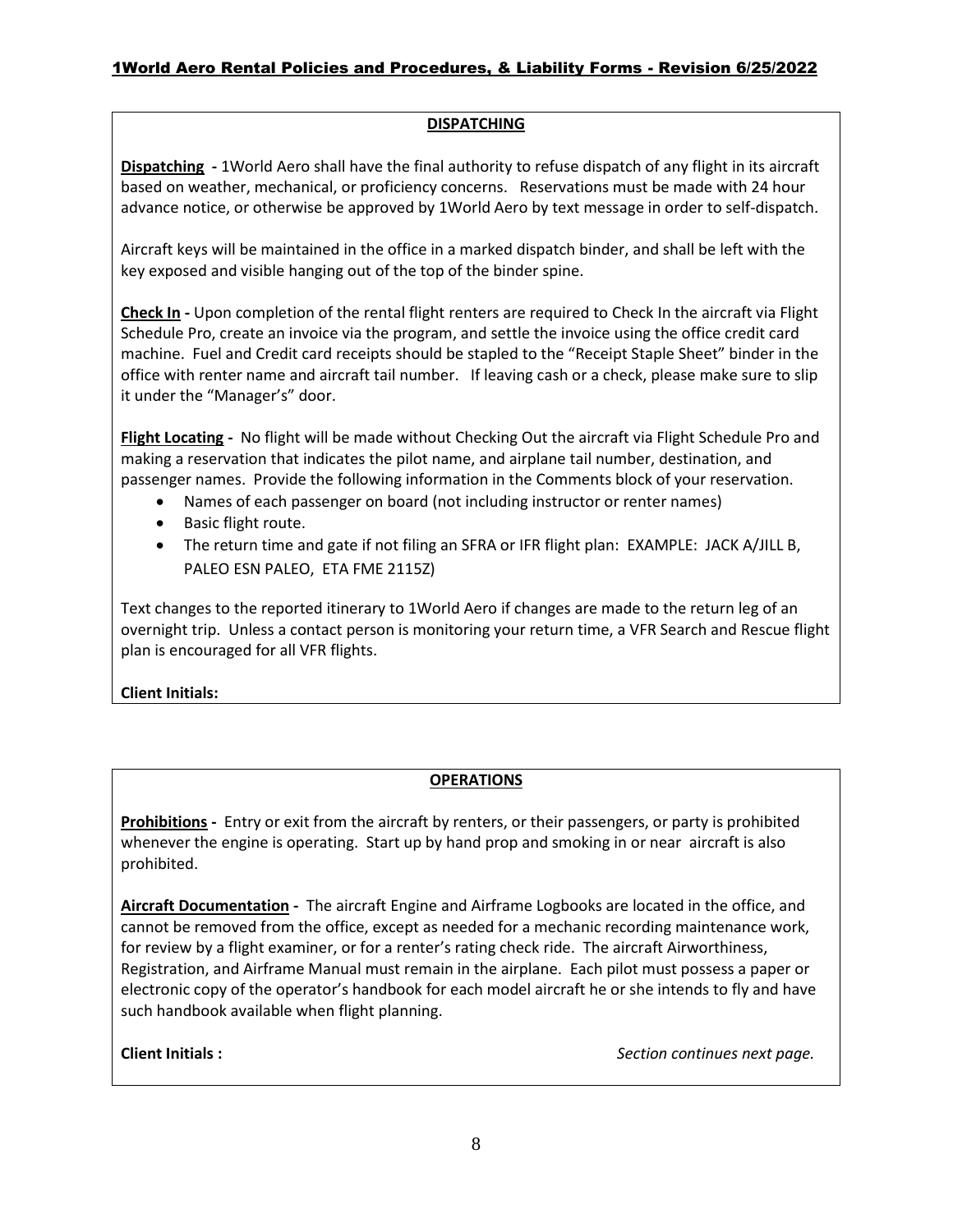#### **OPERATIONS Continued**

**Weather Briefing Requirements** – Each renter shall obtain a standard briefing and all applicable NOTAMS for each flight, either electronically, or by phone with Lockheed Martin Flight Services. The briefing shall be verifiable, meaning that if needed an electronic copy, or a voice recording may be retrieved (for phone briefing). Verifiable electronic standard briefings may be obtained by subscription to ForeFlight, Garmin Pilot, or 1800WXBrief.com.

**Weather – Except in an Emergency** Renters and Instructors shall dispatch in weather conditions that are consistent with the company **Dispatch Authorization Guide** posted to the Resources Page of 1WorldAero.com.

**Parking in a Hangar -** No one may push an aircraft back into a hangar without direct supervision by 1World Aero staff.

**Fueling -** No flight shall land with less than one hour of fuel remaining on board, or less than 30 minutes of fuel in each tank. Fuel tanks must be filled after any flight returning with less than three hours of fuel on board for single engine aircraft. If returning when fuel facilities are unavailable, the member must contact and notify 1World Aero.

**Preheater Use –** Aircraft engines must be preheated when OAT has been less than 2C in the last two hours. Operators must have been shown how to use the preheater by a 1World Aero staff member, and shall follow the checklist written on the preheater OR the checklist provided in the Winter Operations Chapter of the 1World Aero Flight Training Manual.

**Single Engine Aircraft Runway Limitations -** Except in an emergency, fleet single-engine aircraft may only be rented, when without an approved 1World Aero instructor on runways at least 50 feet wide and 2500 feet long, that are asphalt surface runways. Touch and goes are prohibited on runways of 2500 feet or less, or in retractable gear aircraft. Pilots are expected to go around if touch down can not be completed in the first third of the runway.

**Multi Engine Operations –** Fleet Multi-Engine aircraft will only operate on runways that allow adequate Accelerate Stop Distance and a 15% margin. Fleet Multi-Engine aircraft will operate where weight and atmospheric conditions allow at least a 50 FPM Single Engine Rate of Climb to at least OROCA/GRID MORA in IMC, or to MEF when VFR, unless comfortably within drift down performance range of an alternate airfield or landing site. In flight Simulated engine failures will be initiated by covering up the throttles and reducing one as needed at a safe altitude. Use of Mixture Idle Cut OFF to induce a failure is limited to ground operation prior to "Airspeed (coming) Alive" and shall be well below VSSE, VMC, or VR.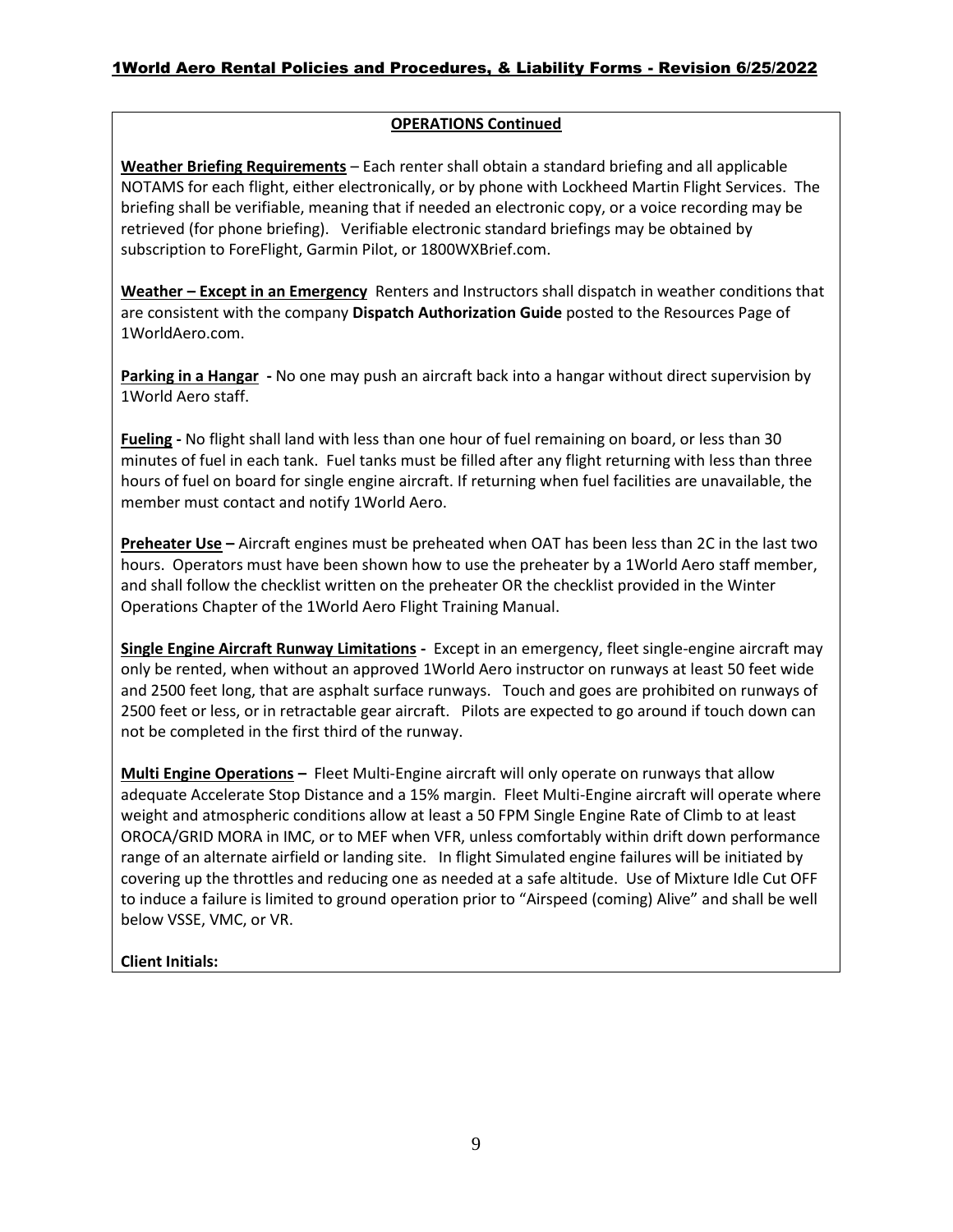#### **STRANDED PILOT AND AIRPLANE**

Should an aircraft be grounded at another airport for weather, or mechanical reasons the renting renter will be responsible for insuring their own transportation back to their point of origin, and any hotel, motel and food expenses.

1World Aero will bill the member for the entire cost of recovering an airplane that has been stranded due to weather. A pilot stranded due to marginal weather is expected to wait until safe weather prevails and to return with the airplane or to return for the airplane.

If an airplane is stranded at another airport for mechanical reasons, the renter pilot is expected to wait for the appropriate repair to be completed and return with the airplane as long as repair can be completed in the same amount of time that it would take for 1World Aero to drive to that airport to pick up the renter pilot.

1World Aero will cover the cost to retrieve an airplane that is stranded for mechanical reasons within a 100 NM radius of FME. Thereafter, the renter is responsible for the cost of dispatching the least expensive fleet chase platform and company pilot with a qualified recovery staff pilot to retrieve the airplane. Each staff pilot and airplane will be billed at their appropriate rates as advertised online, however the charges will apply only on the portion of the recovery that exceeds 100 NM.

The renter may also elect to wait and return with the aircraft repaired, and in such case will only be charged for the flight time to return to the 100 NM limit.

Cost of appropriate repairs will remain the responsibility of 1World Aero so long as repairs are made to correct wear and tear. Repairs for damage by a renter shall be covered by the renter or by the renter's required rental insurance until 1World Aero's fleet insurance deductible is exceeded, and the fleet policy takes effect. In all cases, the renter will be charged the regular applicable rental rate for the time operated up until the mechanical problem required the flight to be terminated.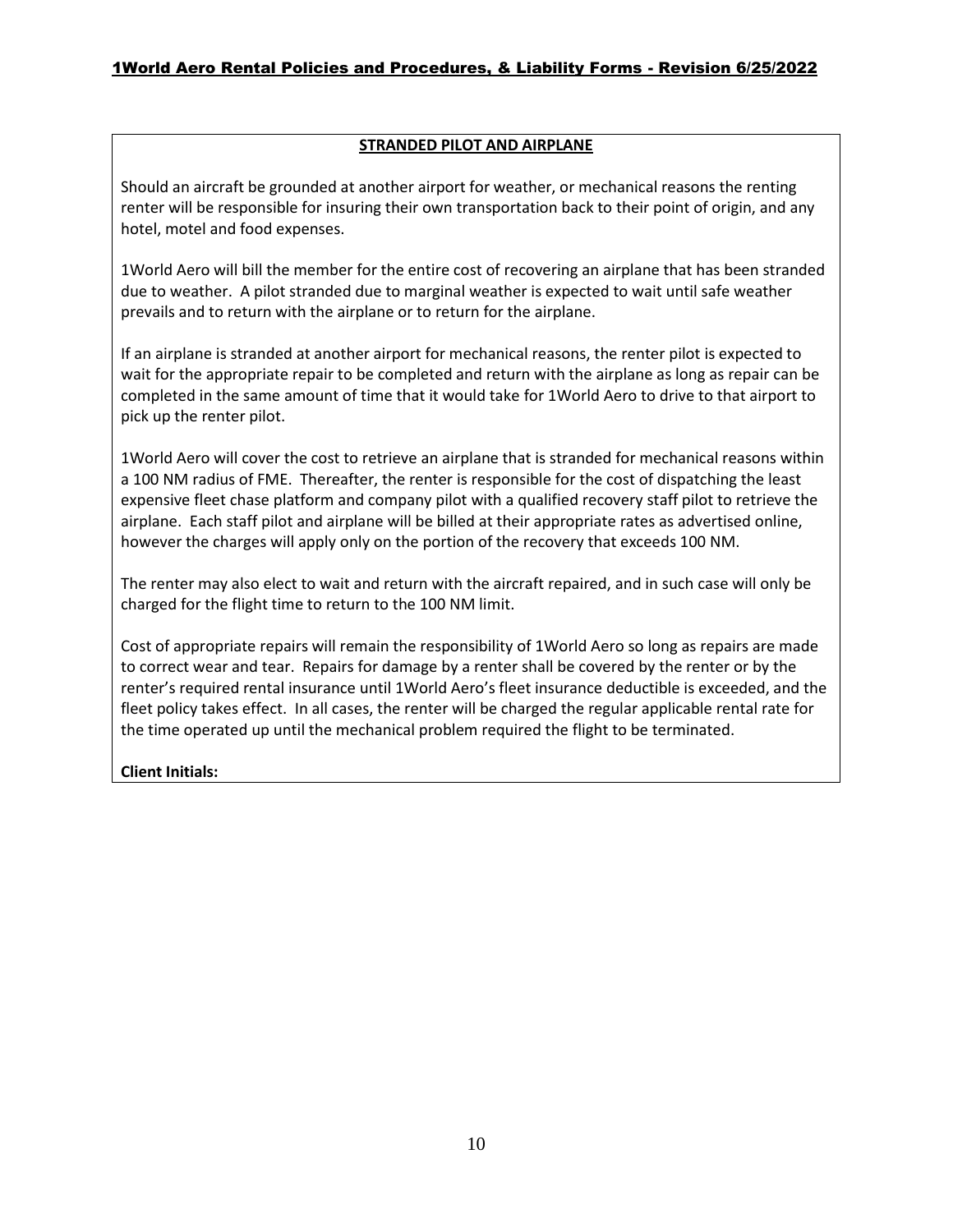#### **SCHEDULING**

**Scheduling System -** Aircraft scheduling is administered through an Internet-based computer scheduling system that is available twenty four hours per day, seven days of the week. Each renter is allowed to make reservations on a first come, first served, basis. Standby reservations are available. Leaseback owners have priority scheduling access with 24 hour notice.

**Reservation Policies -** The internet scheduling system allows each renter a total of up to Ten (10) reservations at any one time Eight weeks into the future. Renter's will be temporarily blocked from making reservations if they have been inactive for over thirty days. Contact 1World Aero, as needed, to re-activate your status. All bookings will start and stop on the hour or on the half hour. Aircraft usage for less than 30 minutes hobbs is discouraged. Renter's should budget a minimum of thirty minutes to preflight and postflight, when there are no complications, when flight plans have already been filed, and when weather has already been reviewed. No renter will schedule more than one fleet aircraft during overlapping time periods. The start time of each reservation must be scheduled for the renter's planned arrival time at the airport.

**Changes of Plan -** If the renter's plans are changed for weather or other reasons, then he or she must update the scheduling system start time and inform 1World Aero by text messaging, telephone voice mail, or e-mail. Renters should arrive at the airport no more than thirty (30) minutes past the schedule reservation start time, or otherwise if the renter has not notified 1World Aero of the their intentions, the reserved airplane may be dispatched to another renter. If a renter returns much earlier than planned, he or she must adjust the scheduled end time as soon as plans are finalized, and give other renters the opportunity to use the aircraft. Renters must notify 1World Aero, and make all necessary arrangements to return the aircraft as soon as possible, when unable to return an aircraft as planned, due to weather or other circumstances. No pilot is expected to fly in weather deemed to surpass their safe piloting skills, or in an airplane that is deemed to be unairworthy.

**Overnight Scheduling -** A minimum number of rental hours is established for each airplane to be used by a single renter per 24 hour period. The minimum number of hours shall be posted in 1World Aero's Dispatch Authorization Guide. Minimums may be adjusted by 1World Aero on a case by case basis, dependent on seasonal demand and maintenance schedule. A 24 hour period begins and ends at the same time on subsequent days. The reference time for the start of a 24 hour period is the time at which the airplane was originally blocked off. 1World Aero must approve each rental over 48 hours in duration. Such requests should be submitted in email form to 1World Aero. A non-refundable \$25 reservation fee is attached to each 24 hour period reserved. If the flight is completed, the reservation fee credits to the rental charges.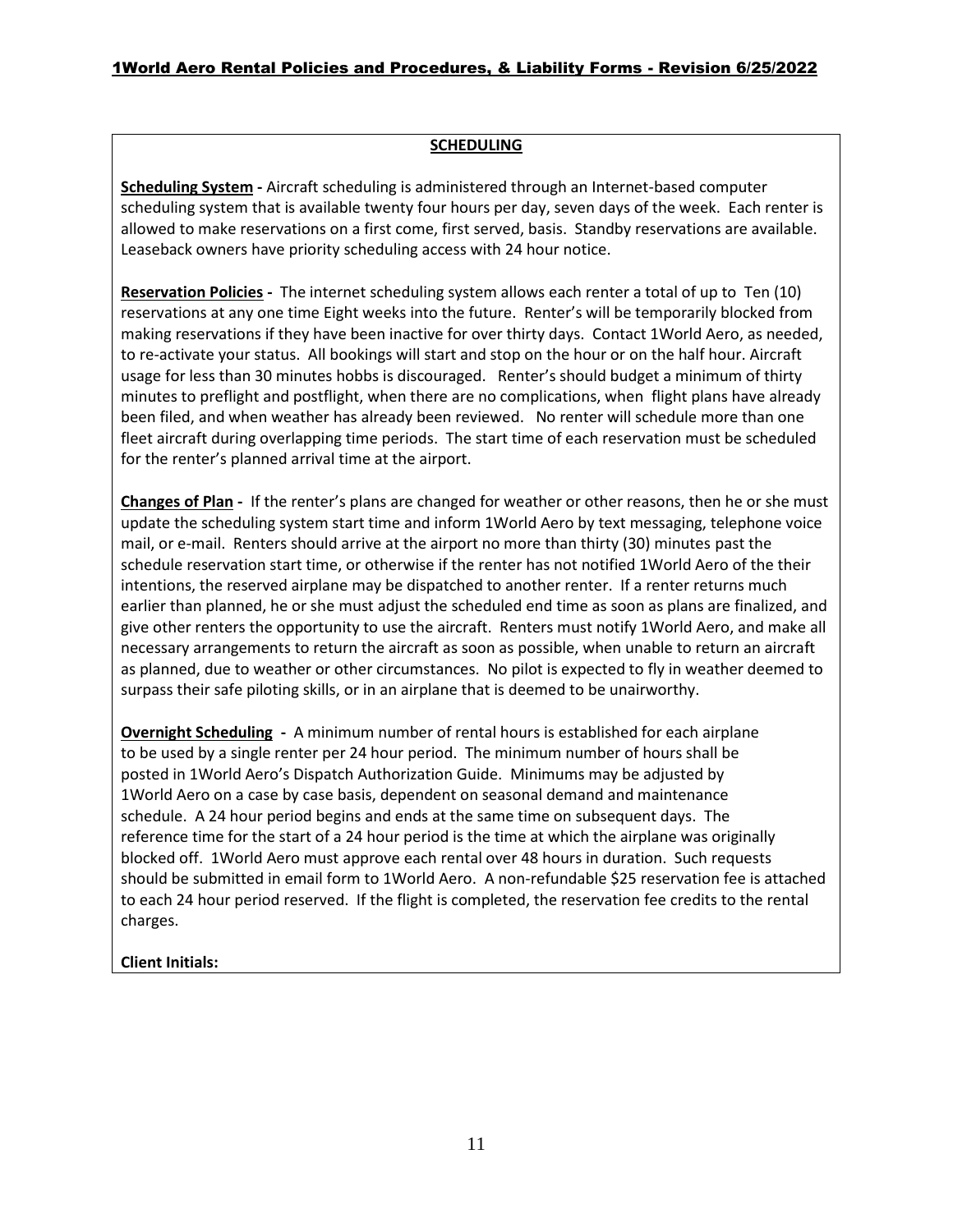#### **AIRCRAFT MAINTENANCE AND REPAIR**

If a problem is found, concerning the airworthiness of an aircraft, 1World Aero must be notified by telephone or text message regarding the nature of the problem. E-mail messages can only be used for secondary or backup information.

A note concerning any mechanical problem, must be entered in the aircraft squawk sheet, by the renter that discovered the problem. A 1World Aero DO NOT FLY placard must be placed on the front page of the dispatch binder.

If a problem is found that does not concern the airworthiness of the aircraft, but that may be of interest to pilots, THEN… A note concerning the problem should be placed in the Remarks column of the Rental Log in the dispatch binder and/or texted to 1World Aero. (For example: No shop towels on board, OR New scratch found on seat back.)

Only 1World Aero's Chief Pilot may authorize any expense for aircraft repairs, adjustments, or modifications, or specifically authorize a renter to perform minor maintenance if qualified, or notify that an aircraft is no longer grounded.

#### **Client Initials:**

#### **PARTNERSHIP CO-OWNERS**

Members of 1World Aero Leaseback partnerships are subject to the terms of this document, and of the 1World Aero Leaseback Agreement. As relates to pilot currency and dispatching limitations, operations contrary to the Dispatch Authorization Guide shall be treated as Lease Back Revenue Operations:

- During the first occurrence, a policy reminder warning shall be provided to the Member.
- Upon second occurrence, General Membership shall be notified.
- Upon third occurrence, Membership may be terminated and Buy Out triggered.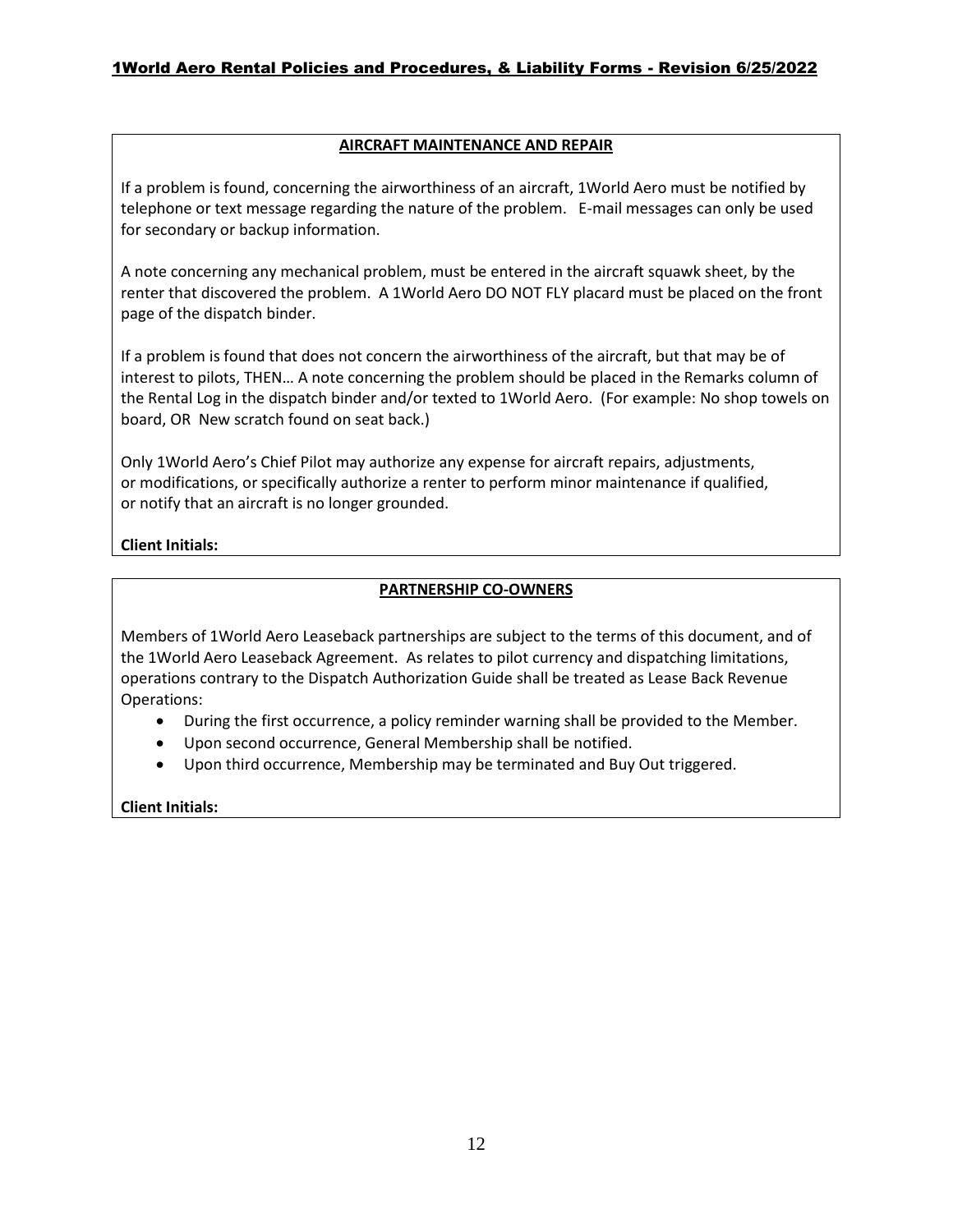## ADDENDUM

### DECLARATION OF ONGOING NEED TO SELF-STUDY, REVIEW, REFERENCE,

#### AND PERFROM RECURRENT TRAINING

#### **NEW STUDENT, RENTER, GRADUATE LIABILITIES**

(To be signed by each new Client)

### WAIVER OF LIABILITY ABOVE INSURED COVERAGE

#### **REQUIRED 1WORLD AERO TO OCCUPANT LIABILITY LIMITS AGREEMENT**

(To be signed by all Passengers)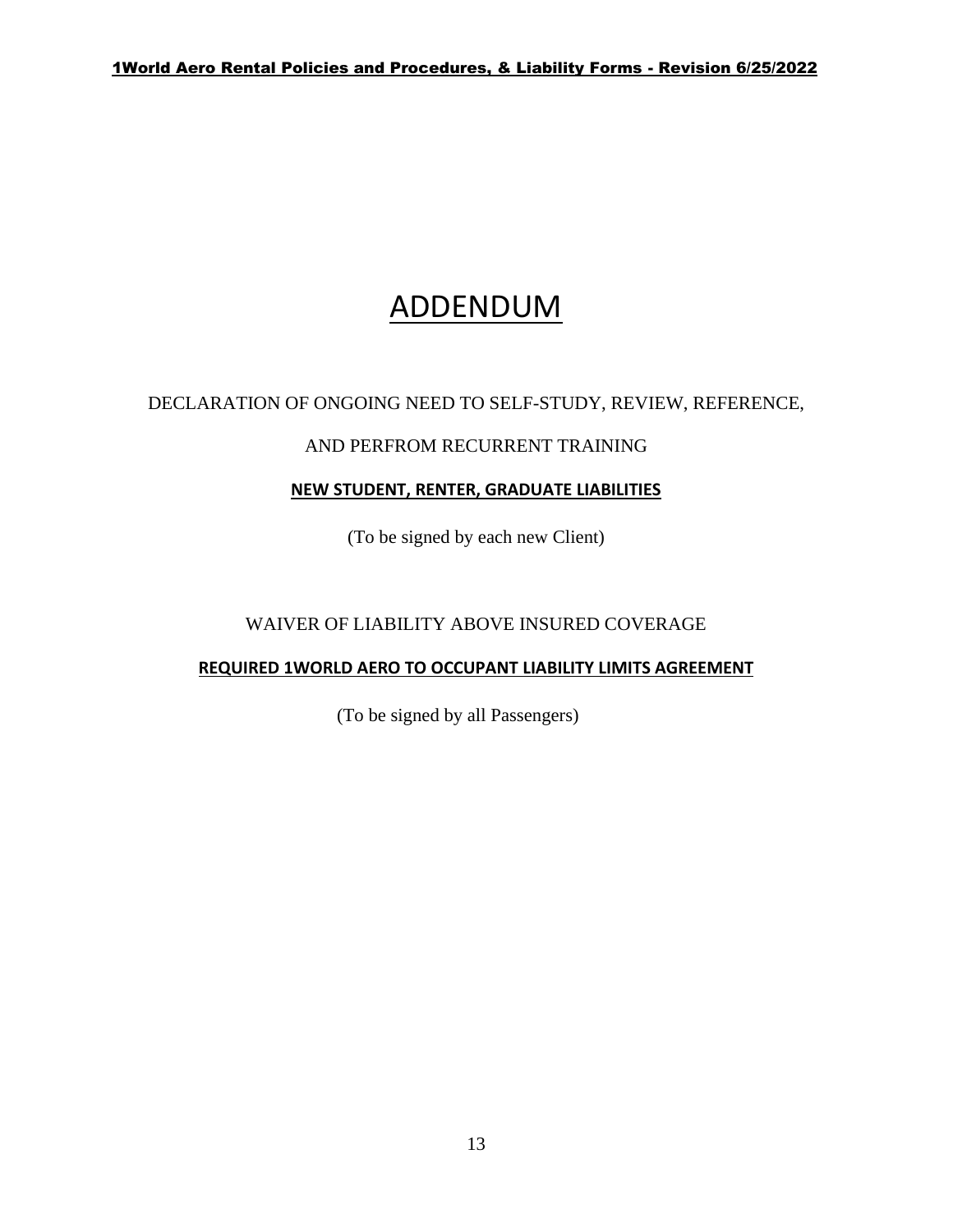| <b>NEW STUDENT, RENTER, GRADUATE LIABILITIES</b><br><b>ACKNOWLEDGEMENT OF RESPONSIBILITY</b>                                                                                                                                                                                                                                                                                                                                                                                                                                                                                                                                                                                                                                                                                                                                                                                                                                                                                                                                                                                                                                                                                                                                                                                                                                                                                                                                                                                                                                                       |             |                   |  |  |
|----------------------------------------------------------------------------------------------------------------------------------------------------------------------------------------------------------------------------------------------------------------------------------------------------------------------------------------------------------------------------------------------------------------------------------------------------------------------------------------------------------------------------------------------------------------------------------------------------------------------------------------------------------------------------------------------------------------------------------------------------------------------------------------------------------------------------------------------------------------------------------------------------------------------------------------------------------------------------------------------------------------------------------------------------------------------------------------------------------------------------------------------------------------------------------------------------------------------------------------------------------------------------------------------------------------------------------------------------------------------------------------------------------------------------------------------------------------------------------------------------------------------------------------------------|-------------|-------------------|--|--|
| <b>PLACE</b>                                                                                                                                                                                                                                                                                                                                                                                                                                                                                                                                                                                                                                                                                                                                                                                                                                                                                                                                                                                                                                                                                                                                                                                                                                                                                                                                                                                                                                                                                                                                       | <b>DATE</b> | <b>EXPIRES</b>    |  |  |
| Tipton Airport, Fort Meade, MD                                                                                                                                                                                                                                                                                                                                                                                                                                                                                                                                                                                                                                                                                                                                                                                                                                                                                                                                                                                                                                                                                                                                                                                                                                                                                                                                                                                                                                                                                                                     |             | <b>INDEFINITE</b> |  |  |
| (print name) fully understand that as a<br>rated or endorsed pilot, I am solely responsible for reviewing all weather and notam information<br>prior to flight, all aircraft maintenance records, all reference materials used for my training or check<br>out, and for obtaining clarification of any material for which I am uncertain, as well as for all<br>information presented in the FAR-AIM, and FAA Advisory Circulars. I am further responsible for the<br>maintenance of such knowledge after obtaining a rating or checkout at 1World Aero, including<br>changes and updates to regulations, procedures, and FAA educational materials should they occur.<br>I fully understand that as a pilot I am further responsible for ensuring that I fly, review and study<br>frequently enough to be proficient enough to ensure my own safety and that of my own passengers,<br>above and beyond the minimum currency requirements set forth by either 1World Aero and or the<br>FAA. I pilot voluntarily, of my own free will, with full knowledge of the risks and responsibilities<br>involved in flying an aircraft.<br>I am fully aware that a failure to perform these tasks and to meet my above mentioned<br>responsibilities may result in serious injury or death to myself, or to my passengers, or to members of<br>the public. I shall not hold 1World Aero, nor any of its employees, liable in any way for my actions<br>while acting as Pilot in Command of any aircraft. In the event of my death, or incapacitation while |             |                   |  |  |
| acting as Pilot in Command, my heirs, assigns, executors, and beneficiaries, shall not make any<br>attempt to receive, nor shall they be entitled to receive, compensation from 1World Aero nor its                                                                                                                                                                                                                                                                                                                                                                                                                                                                                                                                                                                                                                                                                                                                                                                                                                                                                                                                                                                                                                                                                                                                                                                                                                                                                                                                                |             |                   |  |  |
| employees, for any loss, illness, damage, injury, or expense occurring while I act as Pilot in Command,<br>for which I MAY have had the final opportunity to avoid and prevent.                                                                                                                                                                                                                                                                                                                                                                                                                                                                                                                                                                                                                                                                                                                                                                                                                                                                                                                                                                                                                                                                                                                                                                                                                                                                                                                                                                    |             |                   |  |  |
| As Pilot in Command I shall be responsible for the safe operation of the aircraft, for all information<br>pertaining to the safety of each flight, and for insuring that the airplane that I am operating is in<br>airworthy condition consistent with FAR91.3(a) "Responsibility and Authority of the Pilot and<br>Command," FAR91.13"Careless or Reckless Operation," FAR91.103 "Preflight Action" AIM 7-5-1<br>"Accident Cause Factors" AIM Chapter 8 "Medical facts for Pilots - Fitness for Flight," FAR91.7 "Civil<br>Aircraft Airworthiness," and FAR91.9 "Civil Aircraft Flight Manual, Marking, and Placard<br>Requirements," among others. A safe pilot is always learning and is able to evaluate their own<br>personal readiness to undertake each flight from beginning to end.                                                                                                                                                                                                                                                                                                                                                                                                                                                                                                                                                                                                                                                                                                                                                       |             |                   |  |  |

#### **Student/Renter/Graduate Signature:**